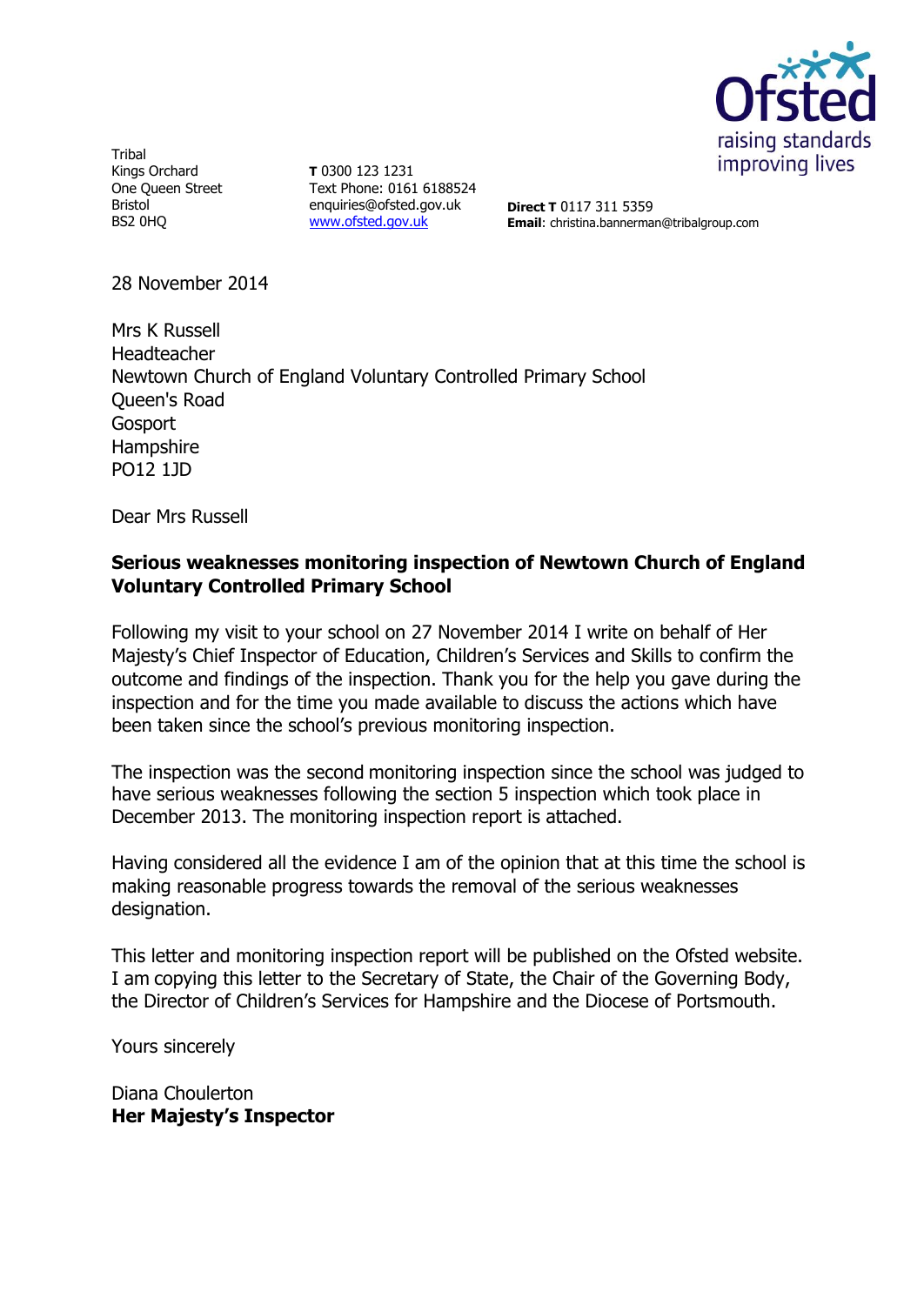# **Annex**



### **The areas for improvement identified during the inspection which took place in December 2013**

- Improve the quality of teaching so that it is at least good by ensuring that all teachers:
	- set more consistently high expectations for pupils' achievement
	- provide more consistently good challenge to pupils' thinking and reasoning through a closer match of tasks and questions to the different groups, especially the most able
	- make the most effective use of time so that pupils are more highly productive when they undertake set tasks.
- In the Reception classes, make sure that the teaching regularly includes wellstructured work on phonics and on letter formation so that children make improved progress in developing their early writing skills.
- Accelerate pupils' progress in writing in all key stages, in order to match their more rapid progress in mathematics, by:
	- $-$  ensuring that pupils have good opportunities to practise writing at greater length and in different subjects
	- making sure that pupils develop a clearer understanding of the next steps in their learning through improved use of target setting, better feedback from marking and consistently good opportunities to apply advice about improvement.
- **IMP** Improve the effectiveness of leadership and management at all levels, including governance, by:
	- checking the quality of teaching and learning rigorously and communicating consistently high expectations of teaching staff
	- having a greater emphasis on actions to accelerate pupils' rates of progress and providing sharp advice about what teachers could do to improve their practice.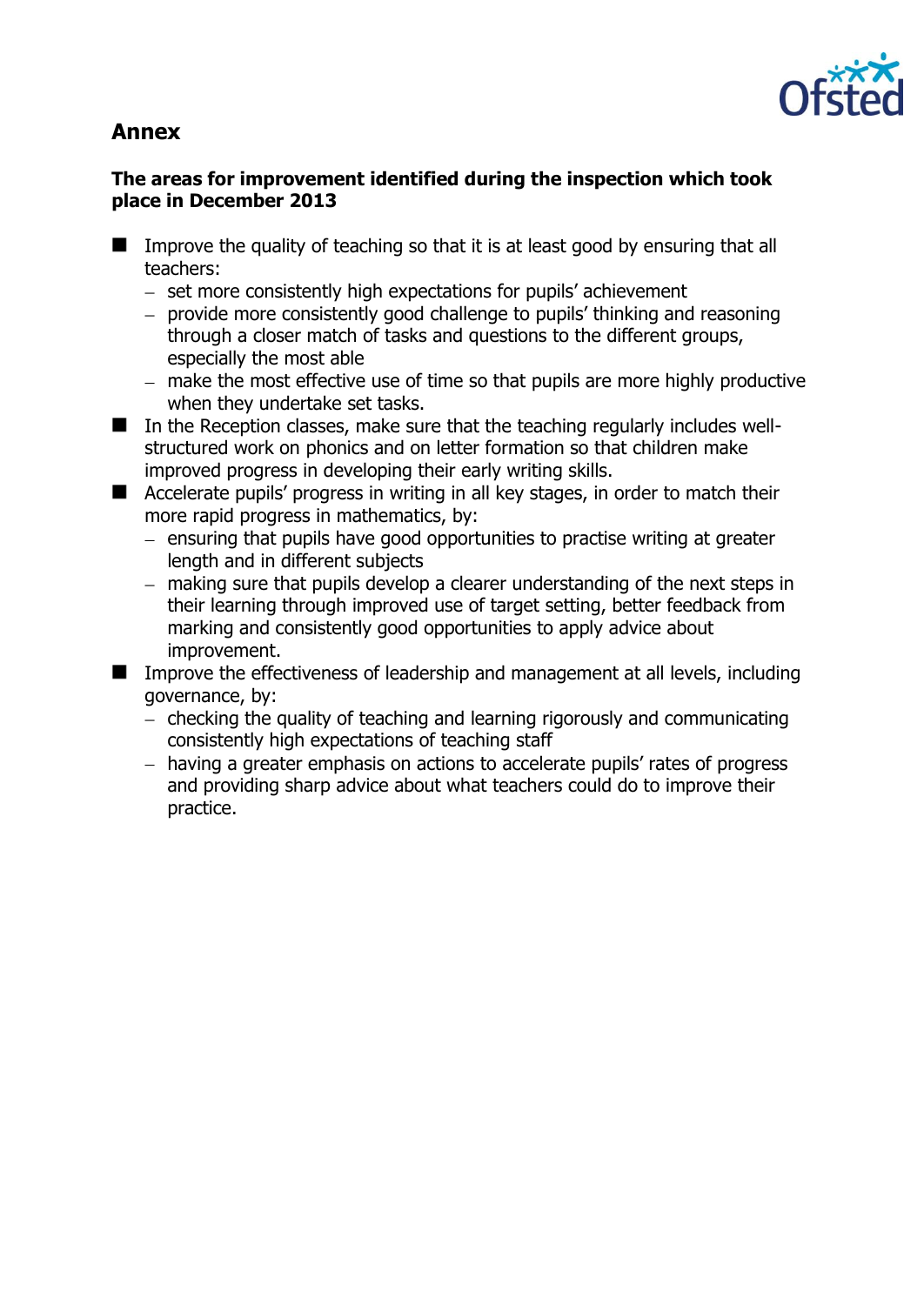

# **Report on the second monitoring inspection on 27 November 2014**

### **Evidence**

The inspector met with the headteacher, senior and middle leaders, members of the governing body and a representative of the local authority. The inspector visited lessons to observe teaching and learning. The purpose of the inspection was to look at how well leadership and management are building sustainable improvements in teaching.

# **Context**

A second, permanent deputy headteacher has joined the school. The school is fully staffed.

#### **The quality of leadership and management at the school**

Leaders' actions have led to improvements in teaching and pupils' achievement, although some variability remains. In 2014, pupils' standards in reading by the end of Year 2 had improved considerably on the previous year and were higher than those seen nationally. Standards in mathematics had also improved although not as strongly. The proportion of pupils meeting the standard expected for their age in writing by the end of Year 2 had only improved slightly but many more pupils reached the higher levels than was previously the case.

More pupils made good progress in reading and writing by the end of Year 6 than previously. However the proportions of pupils making expected progress in reading dipped slightly and fewer pupils made more than expected progress in mathematics than in 2013, although the figure remained above that seen nationally. The gaps in achievement between disadvantaged pupils and other pupils nationally and in the school remained variable between subjects and key stages. Teachers are increasingly meeting the high expectations set by leaders. As a result pupils are making better progress. School information, including tracking data and pupils' workbooks, shows pupils are achieving well in English and mathematics. Gaps in achievement between disadvantaged pupils and other pupils are less variable than previously.

Leaders have effectively evaluated the impact of their work since the last inspection and have identified suitable priorities for further development. A detailed school action plan defines how these will be addressed. Leaders continue to check the quality of teaching rigorously and provide training and support to help teachers develop further. This approach has been central to improving teaching and achievement. However some teaching is still not effective enough to enable pupils to learn well. Leaders have recently introduced a well-considered programme of coaching to support teachers to further improve.